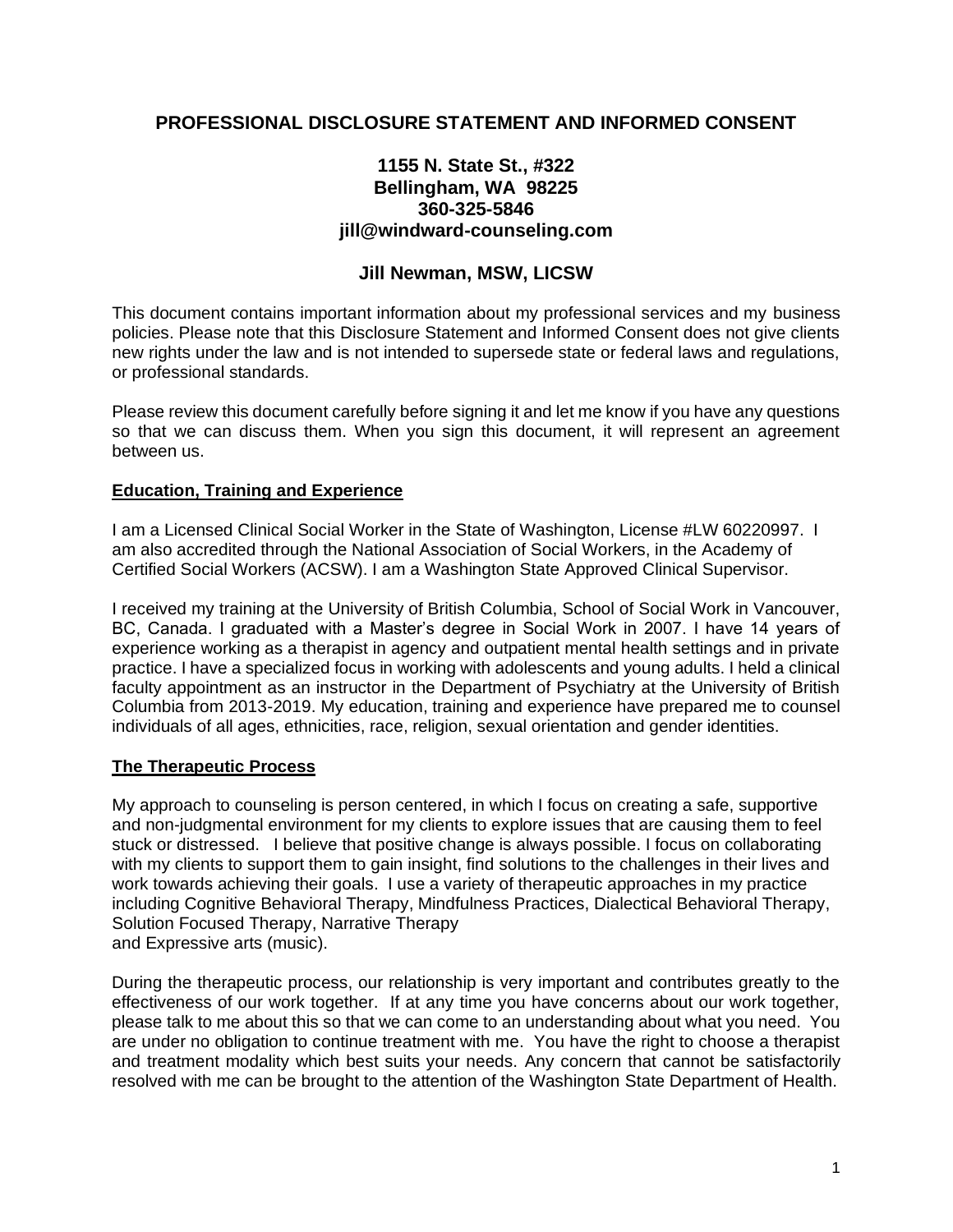## **Course of Treatment**

The duration of treatment varies, based on presenting problems, goals for therapy and the client's own dedication to change. We will discuss the recommended course of therapy and number of recommended sessions at the conclusion of your first appointment.

## **Confidentiality**

With certain exceptions, I am required to keep your content of your therapy sessions confidential. I cannot and will not tell anyone what you have told me, or even that you are in therapy with me without your prior written permission. The exceptions to my confidentiality obligations include, but are not limited to:

- Where there is reason to suspect the occurrence of abuse or neglect of a child, a dependent adult, or a developmentally disabled person.
- When disclosure is necessary to prevent or lessen a serious and imminent threat to the health or safety of a person or the public.
- In response to a subpoena issued by the secretary of Health that is associated with a Regulatory complaint
- If you sign a written authorization to release your information

As an ongoing part of my clinical development and in pursuit of providing you with the best care, I consult regularly with my colleagues who are licensed mental health providers. Should I discuss your therapy in consultation with any other clinician, I will only relate the content of our work together. You will not be named, nor will I share any details of your life that might identify you. In the event that I am out of town, other providers at Associates in Mental Health may provide clinical coverage for my clients and some information may be shared with them so they are best able to assist you if needed.

### **Anticipated Benefits of the Proposed Treatment**

Goals for the proposed treatment include a reduction or remission of the presenting symptoms, such as a reduction in anxiety or depressive symptoms, and an increase in positive behaviors such as increased participation in social activities.

### **Possible Risks of Treatment**

Possible risks of treatment include a temporary increase in symptoms, as you work on issues. This may include an increase in difficult memories. We will discuss these risks further in session and work on ways to minimize and cope with any increase in symptoms. Clients are partners in their treatment and have the choice whether to proceed.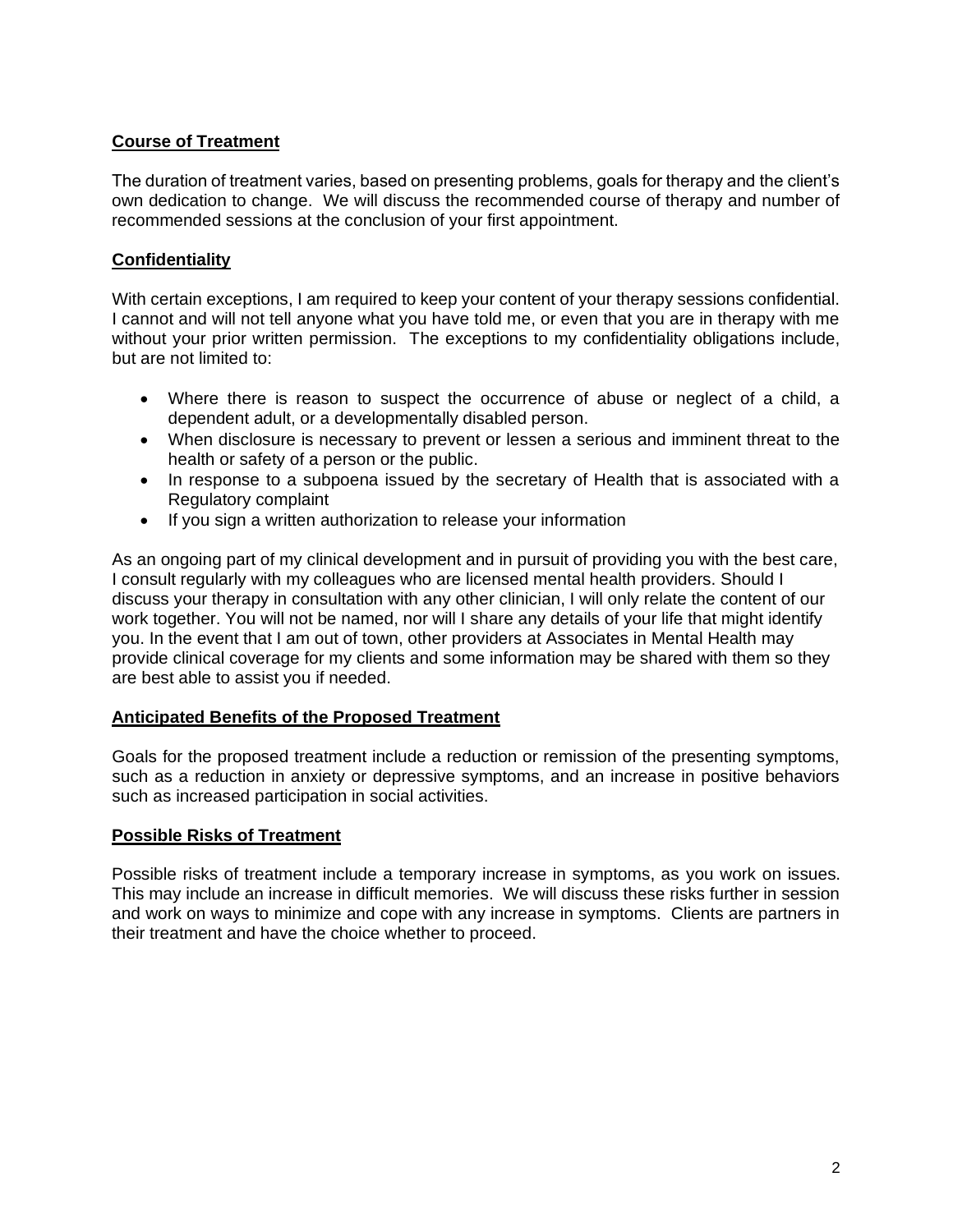## **Fees and Payment**

I provide a free 15 minute consultation to ensure a good fit before beginning our therapeutic work together. My fees for therapy are \$130 for a 50-55 minute individual or family therapy session. The initial 60 minute intake session is \$150. These fees apply to in-person or telehealth therapy. All co-payments and fees not covered by insurance are due at the time of each session.

Court and legal services will be billed at \$200 per hour. Telephone calls that exceed 10 minutes will be charged at my hourly rate.

### **Cancellations**

I require 24 hours notice for cancellation of your scheduled appointment in order to avoid a cancellation fee. If an appointment is missed or cancelled without 24 hours notice, I will charge \$65 for a first missed appointment and my full hourly rate of \$130 for any additional missed appointments or late cancellations.

#### **Insurance and Billing Information**

I accept a variety of insurances. Please check with me during our consultation appointment to make sure that I am able to accept your insurance. You are responsible for checking with your insurance company to determine your insurance eligibility, benefits, co-pays and deductible amounts. Please note that many insurance companies require their clients to obtain an authorization for mental health services prior to attending therapy. Clients are responsible for all co-pays, deductibles and any fees not covered by their insurance provider.

#### **Emergencies and Contacting me**

Messages can be left for me on my confidential voicemail at any time. Telehealth clients may also leave a message for me on your secure messaging portal on simple practice. Please note that email is not a secure means of communication and I do not use email for therapeutic exchanges as your privacy cannot be ensured. I work on a part time basis and generally check and return messages Monday – Friday. I try to return messages within 24 hours on weekdays between 9am-5pm.

**If you are not able to reach me and you are in need of immediate support, you may call my answering service at (360) 715-2470. The 24-hour care crisis line is (800) 584-3578 or you can text TALK to 741741. If you are experiencing a life-threatening emergency, please call 911 immediately or go to your closest hospital emergency department.** 

### **Records**

I keep electronic records of your counseling sessions and a treatment plan which includes goals for your counseling. These records are kept to ensure a direction to your sessions and continuity in service. They will not be shared except with respect to the limits to confidentiality discussed in the Confidentiality section.